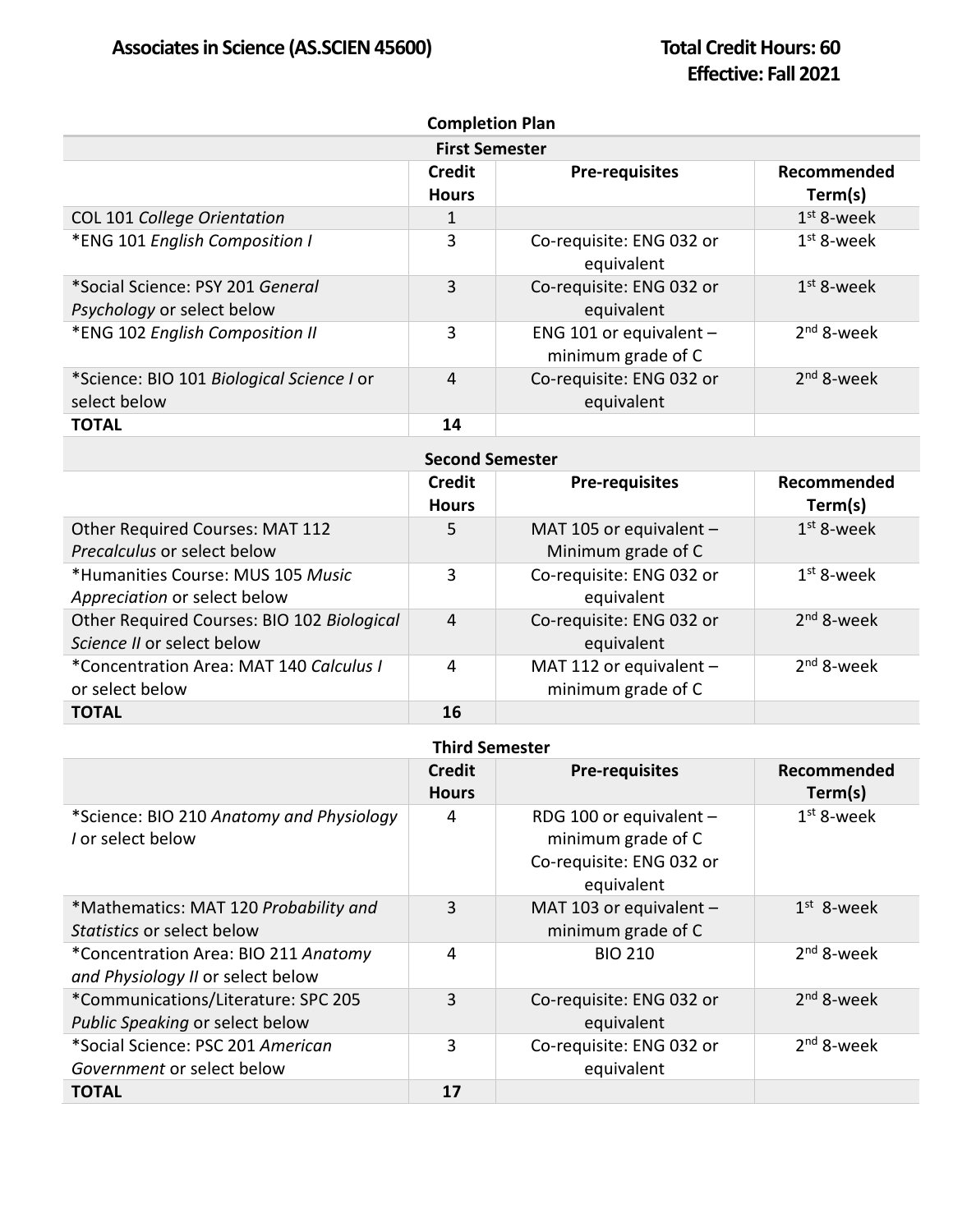| <b>Fourth Semester</b>                                                            |                               |                                                                |                        |
|-----------------------------------------------------------------------------------|-------------------------------|----------------------------------------------------------------|------------------------|
|                                                                                   | <b>Credit</b><br><b>Hours</b> | <b>Pre-requisites</b>                                          | Recommended<br>Term(s) |
| *Concentration Area: CHM 110 College<br>Chemistry I or select below               | 4                             | MAT 105 or equivalent $-$<br>minimum grade of C                | $1st$ 8-week           |
| Other Required Courses: HIS 102 Western<br>Civilization Post 1689 or select below | 3                             | Co-requisite: ENG 032 or<br>equivalent                         | $1st$ 8-week           |
| Other Required Courses: CHM 111 College<br>Chemistry II or select below           | 4                             | CHM 110 and MAT 110 or<br>equivalent – minimum grades<br>of C  | $2nd$ 8-week           |
| *Humanities: ART 101 Art Appreciation or<br>select below                          | 3                             | Co-requisite: ENG 032 or<br>equivalent - Minimum grade of<br>C | $2nd$ 8-week           |
| TOTAL                                                                             | 14                            |                                                                |                        |

A **co-requisite** is a course that must be taken the same semester as, or completed in a previous semester before, another specified course.

A **pre-requisite** is a course that must be completed in order to enter another specified course.

\*Courses in this program that require a minimum grade of "C."

# Hours may exceed minimum required depending on course selection.

No courses may be used to fulfill a requirement in more than one area. All courses must be completed with a minimum grade of "C" to achieve transferability. Transferability is dependent on the major and/or senior college/university selected by the student. Each student should work with his/her assigned college/university transfer advisor and senior college/university in making course selections.

**Select courses from each category below to complete the degree requirements.** Consult the college catalog for course descriptions, credit hours, pre-requisites, and co-requisites.

## **Humanities Courses (Select 2 courses)**

ART 101 Art History and Appreciation ENG 201 American Literature I ENG 202 American Literature II ENG 205 English Literature I ENG 206 English Literature II ENG 208 World Literature I ENG 209 World Literature II HIS 101 Western Civilization to 1689

HIS 102 Western Civilization Post 1689 HIS 201 American History: Discovery to 1877 HIS 202 American History: 1877 to Present MUS 105 Music Appreciation PHI 101 Introduction to Philosophy THE 101 Introduction to Theatre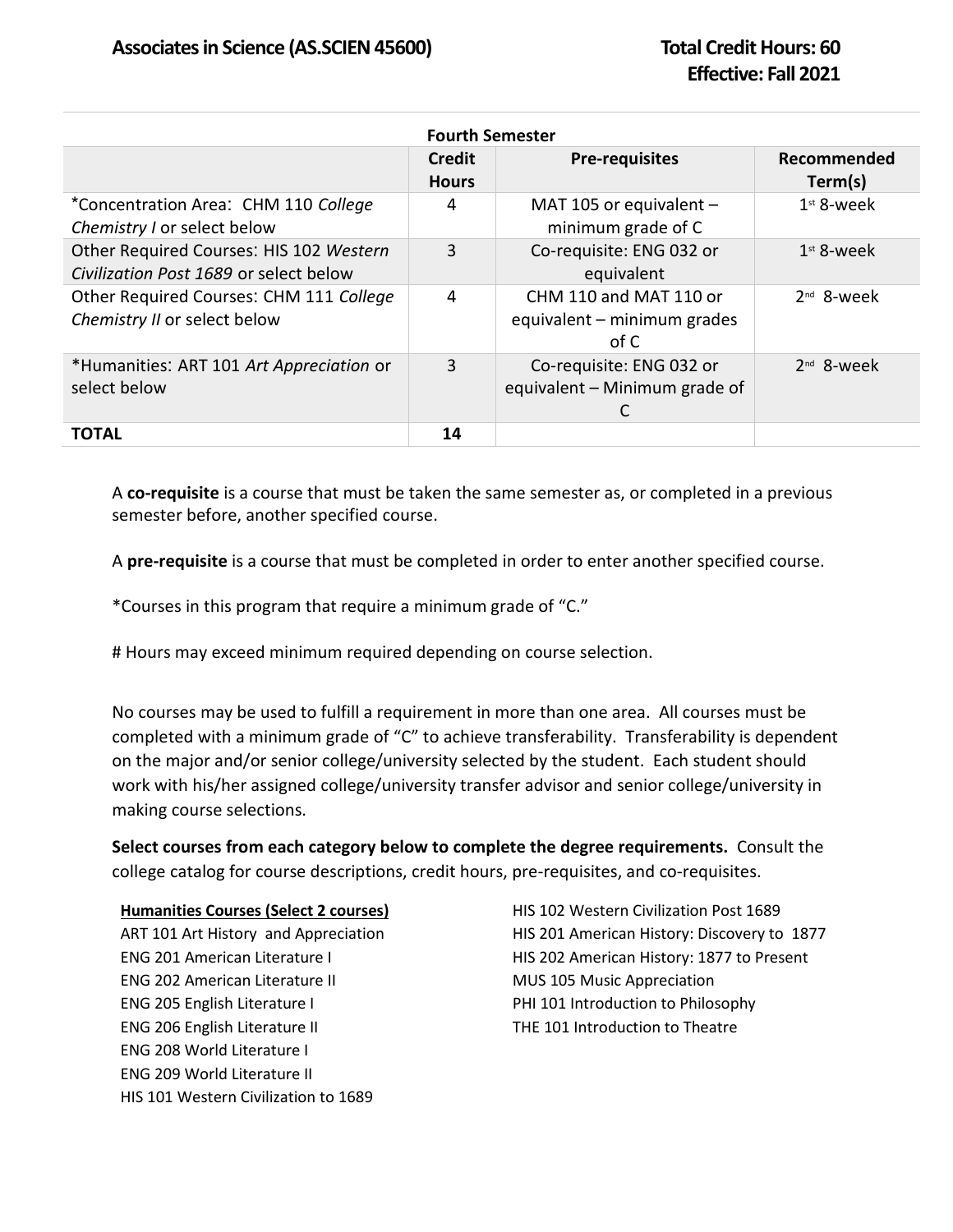#### **Math Course (Select 1 course)**

MAT 103 Quantitative Reasoning MAT 110 College Algebra MAT 120 Probability and Statistics MAT 112 Precalculus MAT 165 Statistics

#### **Science Courses (Select 2 courses)**

AST 101 Solar System Astronomy AST 102 Stellar Astronomy BIO 101 Biological Science I BIO 102 Biological Science II BIO 105 Principles of Biology BIO 210 Anatomy and Physiology I BIO 211 Anatomy and Physiology II BIO 225 Microbiology CHM 101 General Chemistry I CHM 105 General, Organic and Biochemistry CHM 110 College Chemistry CHM 111 College Chemistry CHM 211 Organic Chemistry I CHM 212 Organic Chemistry II PHY 201 Physics I PHY 202 Physics II PHY 221 University Physics I PHY 222 University Physics II

## **Social Science Course (Select 2 courses)**

ECO 210 Macroeconomics ECO 211 Microeconomics PSC 201 American Government PSY 201 General Psychology SOC 101 Introduction to Sociology

# **Communications/ English Literature (Select 1 course)**

ENG 201 American Literature I ENG 202 American Literature II ENG 205 English Literature I ENG 206 English Literature II ENG 208 World Literature I ENG 209 World Literature II SPC 205 Public Speaking

# **Concentration Area Courses (Select 4-5 courses)**

AST 101 Solar System Astronomy AST 102 Stellar Astronomy BIO 101 Biological Science I BIO 102 Biological Science II BIO 105 Principles of Biology BIO 205 Ecology BIO 206 Ecology Lab BIO 210 Anatomy and Physiology I BIO 211 Anatomy and Physiology II BIO 225 Microbiology BTN 103 Intro to Biotechnology& Laboratory Rotation I EVT 110 Introduction to Treatment Facilities EVT 111 Intro to Water & Wastewater Treatment EVT 201 Environmental Science EVT 206 Intro to Environmental Compliance EVT 254 Industrial Safety & Emergency Response CHM 101 General Chemistry I CHM 105 General, Organic and Biochemistry CHM 110 College Chemistry CHM 111 College Chemistry CHM 211 Organic Chemistry I CHM 212 Organic Chemistry II MAT 103 Quantitative Reasoning MAT 110 College Algebra MAT 112 Precalculus MAT 120 Probability and Statistics MAT 122 Finite College Mathematics MAT 130 Elementary Calculus MAT 140 Analytical Geometry & Calculus I MAT 141 Analytical Geometry & Calculus II MAT 165 Statistics MAT 240 Analytical Geometry and Calculus III MAT 242 Differential Equations MAT 250 Elementary Mathematics MAT 251 Elementary Mathematics PHS 101 Physical Science PHY 201 Physics I PHY 202 Physics II PHY 221 University Physics I PHY 222 University Physics II SCI 150 Forensic Science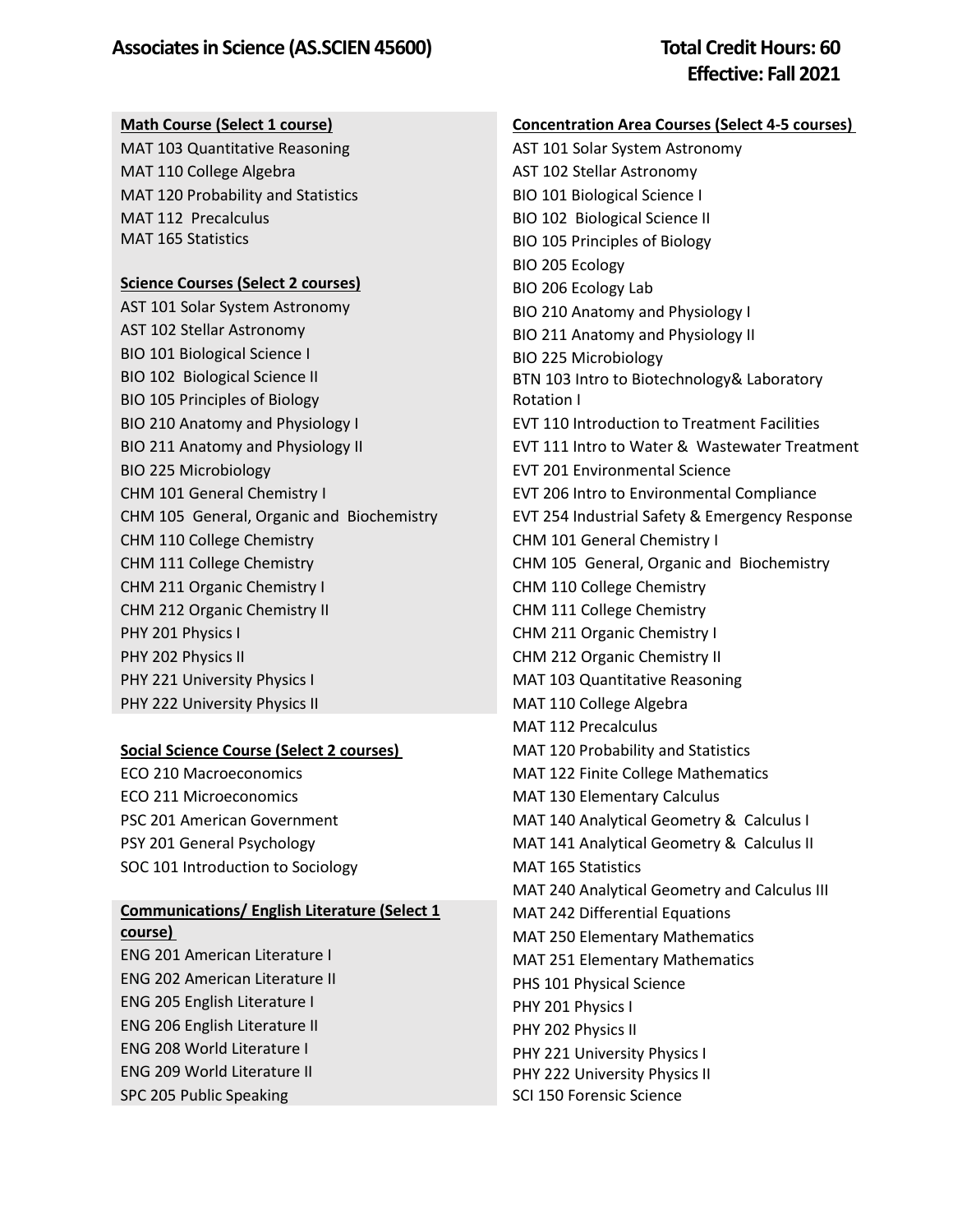|                                                    | <b>ECE 102 Instrument Control</b>                   |
|----------------------------------------------------|-----------------------------------------------------|
|                                                    | ECE 205 Electrical and Computer Lab I               |
| <b>Other Required Courses (Select 5-6 courses)</b> | ECE 211 Introduction to Computer Engineering I      |
| ACC 101 Accounting Principles I                    | ECE 212 Introduction to Computer Engineering II     |
| ACC 102 Accounting Principles II                   | ECE 221 Intro to Electrical Engineering I           |
| <b>ACC 111 Accounting Concepts</b>                 | ECE 222 Introduction to Electrical Engineering II   |
| AHS 102 Medical Terminology                        | ECE 240 Introduction to Software Engineering        |
| ART 101 Art History and Appreciation               | ECE 245 Object-Oriented Programming Techniques      |
| AST 101 Solar System Astronomy                     | <b>ECO 210 Macroeconomics</b>                       |
| AST 102 Stellar Astronomy                          | <b>ECO 211 Microeconomics</b>                       |
| <b>BIO 101 Biological Science I</b>                | <b>EGR 260 Engineering Statics</b>                  |
| BIO 102 Biological Science II                      | EGR 264 Intro to Engineering Mechanics of Solids    |
| BIO 105 Principles of Biology                      | <b>EGR 266 Engineering Thermodynamics</b>           |
| BIO 205 Ecology                                    | Fundamentals                                        |
| BIO 206 Ecology Lab                                | EGR 270 Introduction to Engineering                 |
| BIO 210 Anatomy and Physiology I                   | EGR 281 Intro to Algorithmic Design I               |
| BIO 211 Anatomy and Physiology II                  | EGR 283 Intro to Algorithmic Design II              |
| BIO 225 Microbiology                               | <b>ENG 160 Technical Communications</b>             |
| BTN 103 Intro to Biotechnology& Laboratory         | <b>ENG 201 American Literature I</b>                |
| Rotation I                                         | <b>ENG 202 American Literature II</b>               |
| <b>BUS 101 Introduction to Business</b>            | ENG 205 English Literature I                        |
| <b>BUS 121 Business Law I</b>                      | ENG 206 English Literature II                       |
| CHM 101 General Chemistry I                        | <b>ENG 208 World Literature I</b>                   |
| CHM 105 General, Organic and Biochemistry          | <b>ENG 209 World Literature II</b>                  |
| CHM 110 College Chemistry                          | <b>ENG 214 Fiction</b>                              |
| CHM 111 College Chemistry                          | <b>ENG 238 Creative Writing</b>                     |
| CHM 211 Organic Chemistry I                        | <b>EVT 110 Introduction to Treatment Facilities</b> |
| CHM 212 Organic Chemistry II                       | EVT 111 Intro to Water & Wastewater Treatment       |
| CHM 275 Intro to Industrial Chemical Processes     | <b>EVT 201 Environmental Science</b>                |
| CPT 101 Introduction to Computers                  | EVT 206 Intro to Environmental Compliance           |
| CPT 170 Microcomputer Applications                 | EVT 254 Industrial Safety & Emergency Response      |
| CRJ 101 Introduction to Criminal Justice           | FRE 101 Elementary French I                         |
| CRJ 115 Criminal Law I                             | FRE 102 Elementary French II                        |
| CRJ 125 Criminology                                | <b>GER 101 Elementary German I</b>                  |
| CRJ 224 Police Community Relations                 | GER 102 Elementary German II                        |
| CRJ 236 Criminal Evidence I                        | HIS 101 Western Civilization to 1689                |
| CRJ 242 Correctional Systems                       | HIS 102 Western Civilization Post 1689              |
| ECD 101 Introduction to Early Childhood            | HIS 201 American History: Discovery to 1877         |
| ECD 107 Exceptional Children                       | HIS 202 American History: 1877 to Present           |
| ECD 108 Family and Community Relations             | HSS 205 Technology and Society                      |
| ECD 109 Administration and Supervision             | JOU 101 Introduction to Journalism                  |
| ECD 203 Growth and Development II                  | JOU 201 News Writing                                |
| ECE 101 Electrical and Electronics Engineering     | MAT 103 Quantitative Reasoning                      |